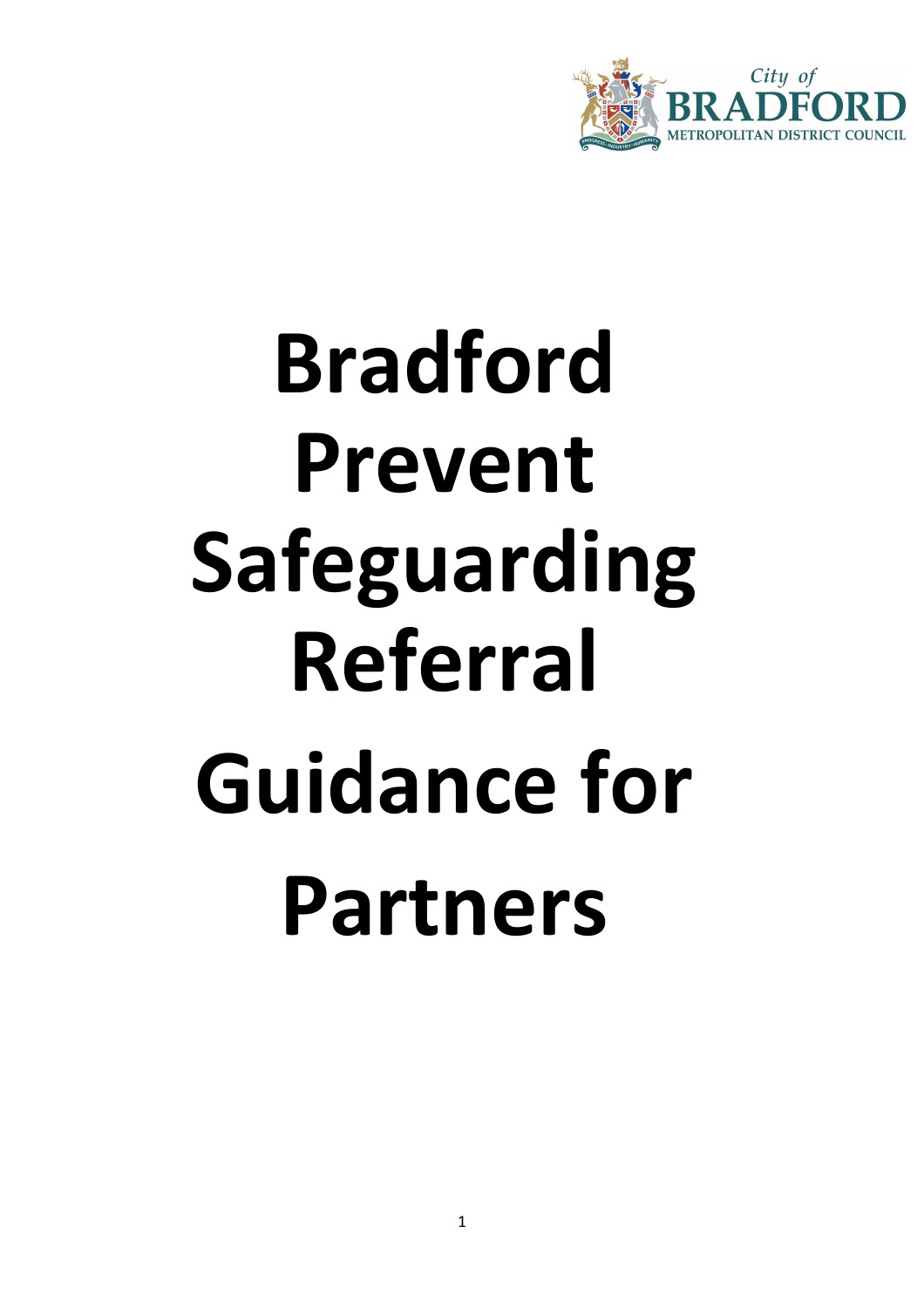# **Introduction**

This document has been developed to assist you in making a referral to Bradford Prevent. This document should aid your decision making on whether to make a referral and provide you with guidance on what information should be included within the referral. It must be stressed that this document is for guidance only, must not be taken out of context to highlight single issues or statements and is not intended to be used as a definitive checklist.

This guidance must be read and taken as a whole and used in line with your professional judgement, safeguarding training and Prevent policies.

# **Background**

Section 26 of the Counter Terrorism and Security Act 2015, places a statutory Prevent duty on specified authorities in the exercise of their functions, to have 'due regards to the need to prevent individuals from being drawn into terrorism'. This includes referring vulnerable individuals to Channel.

Specified bodies outlined within this duty include Local Authorities, Police, Schools, Further and Higher Education, Health, Prisons and Probation. More information on the Prevent duty for specific bodies can be found at: https://www.gov.uk/government/publications/prevent-duty-guidance

# **Vulnerability and risk indicators**

Prevent in Bradford identifies and tackles all forms of extremism.

The Bradford Prevent Team work in partnership to address radicalisation concerns by identifying risk at the earliest possible opportunity, prior to safeguarding individuals through the Bradford Channel process.

Channel is a Multi-Agency process, established in every local authority in England and Wales, and works to support vulnerable people from being drawn into terrorism, and provides a range of support including mentoring, counselling, theological support, and assistance with a range of other issues. Channel focuses on early intervention to try and protect vulnerable people from being drawn into Terrorism, and addresses all types of extremism.

If an individual is discussed at Channel and deemed vulnerable, they will be offered support. Participation is **voluntary** and it is up to the person, or their parents (for children aged 17 and under), to decide whether to take up the support the panel offers. Channel does not lead to a criminal record.

The Bradford Channel Panel meeting is chaired by a senior manager within Children's Services at Bradford Council.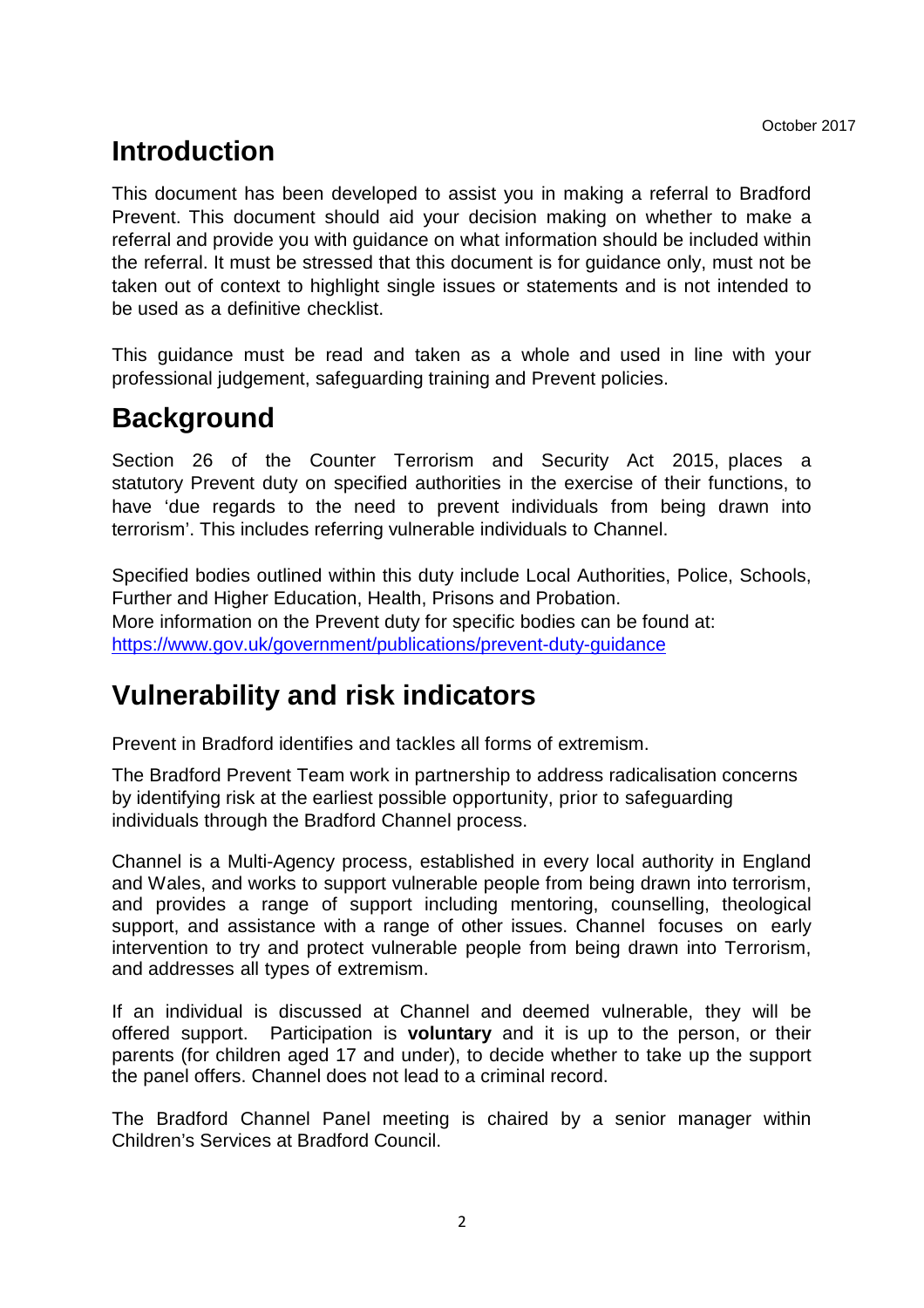The Bradford Channel Panel recognises that the radicalisation process can be extremely complex, and that there is no single factor or indicator to identify an individual at risk of radicalisation. There are no academically proven checklists that exist which will accurately identify a person who is at risk of radicalisation, and who may, at a later date, progress to committing acts of terrorism.

A single comment or one off statement does not necessarily mean that an individual is at risk of radicalisation, and those involved in extremism can come from a range of backgrounds and experience.

Recently, there have been high profile news reports in the national media where individuals, particularly young people, have been referred to Channel as a result of the new statutory duty. These stories have been sensationalised for effect without the full facts being outlined and have served to highlight that all referrals should be based on sound reasoning and professional judgement with accurate recording at every stage.

The Channel process in Bradford District ensures that referrals made to Bradford Prevent are appropriate before they are discussed at the Channel Panel meeting and it is hoped that the information contained within this document will provide referrers with more support around the suitability of their Prevent related concern.

Additional information about the Channel process, including a description of the Vulnerability Assessment Framework (VAF) used by the Channel Panel to guide decisions about whether an individual needs support to address their vulnerability to radicalisation can be found on Page 28 of the Government's Channel Duty Guidance.

https://www.gov.uk/government/publications/channel-guidance.

## **Terminology**

Understanding the terminology associated with Prevent will assist you in your decision making process. The following definitions are commonly used within Prevent and Channel:

Radicalisation: "the process by which a person comes to support terrorism and extremist ideologies associated with terrorist groups."

Extremism: the vocal or active opposition to fundamental values, including democracy, the rule of law, individual liberty and mutual respect and tolerance of different faiths and beliefs. We also include in our definition of extremism calls for the death of members of our armed forces."

Terrorism: The use or threat of action designed to influence the government or an international governmental organisation or to intimidate the public, or a section of the public; made for the purposes of advancing a political, religious, racial or ideological cause; and it involves or causes:

- Serious violence against a person;
- Serious damage to property;
- A threat to a person's life;
- A serious risk to the health and safety of the public; or
- Serious interference with or disruption to an electronic system."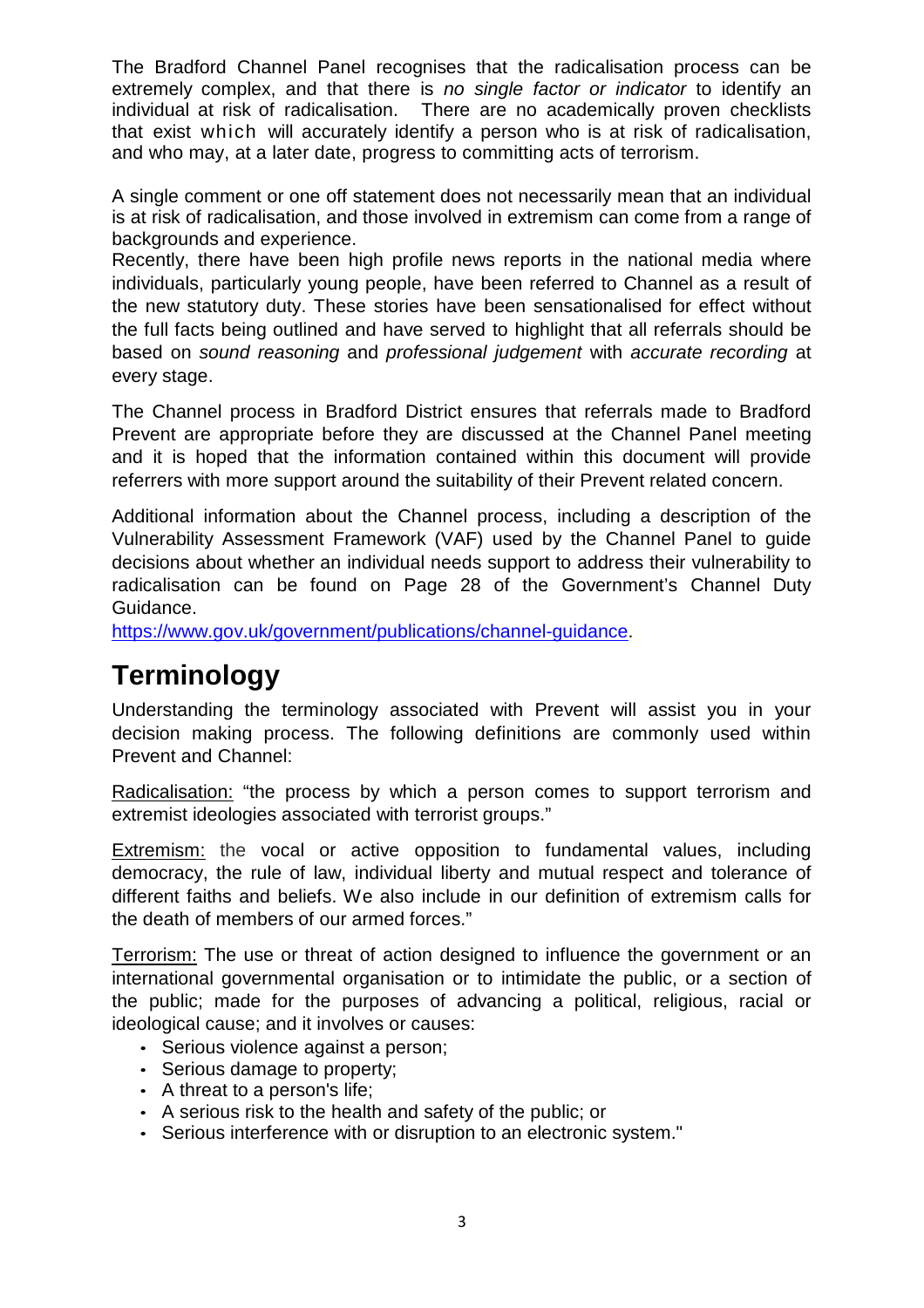## **Making a referral**

Referrals made to Prevent should contain concerns based on a person's vulnerability to radicalisation and should not be because of the person's faith or ethnic origin.

Ideally, the person considering making the referral will be the designated Safeguarding Lead within their organisation and have a good understanding of Safeguarding and Prevent. They should have attended the Home Office approved Workshop to Raise Awareness of Prevent (WRAP) and completed the Channel elearning training course.

**If the organisation's designated Safeguarding Lead is not available the referral should still be forwarded by the reporting person to the Police, so that a timely assessment can made.** 

#### https://www.elearning.prevent.homeoffice.gov.uk/

If the referring person or organisation has not completed the above referral then it is highly recommended that they speak with a member of the Bradford Prevent Team in the first instance, to discuss any concerns before making any referral.

The following flow chart can be used in your assessment on whether or not to make a referral, and if a referral is to be made, the relevant information required within the initial referral form. The information within this flow chart is not a definitive guide and should be used as a prompt to promote further questioning, reasoning, and clarity for the necessity of a referral to Prevent.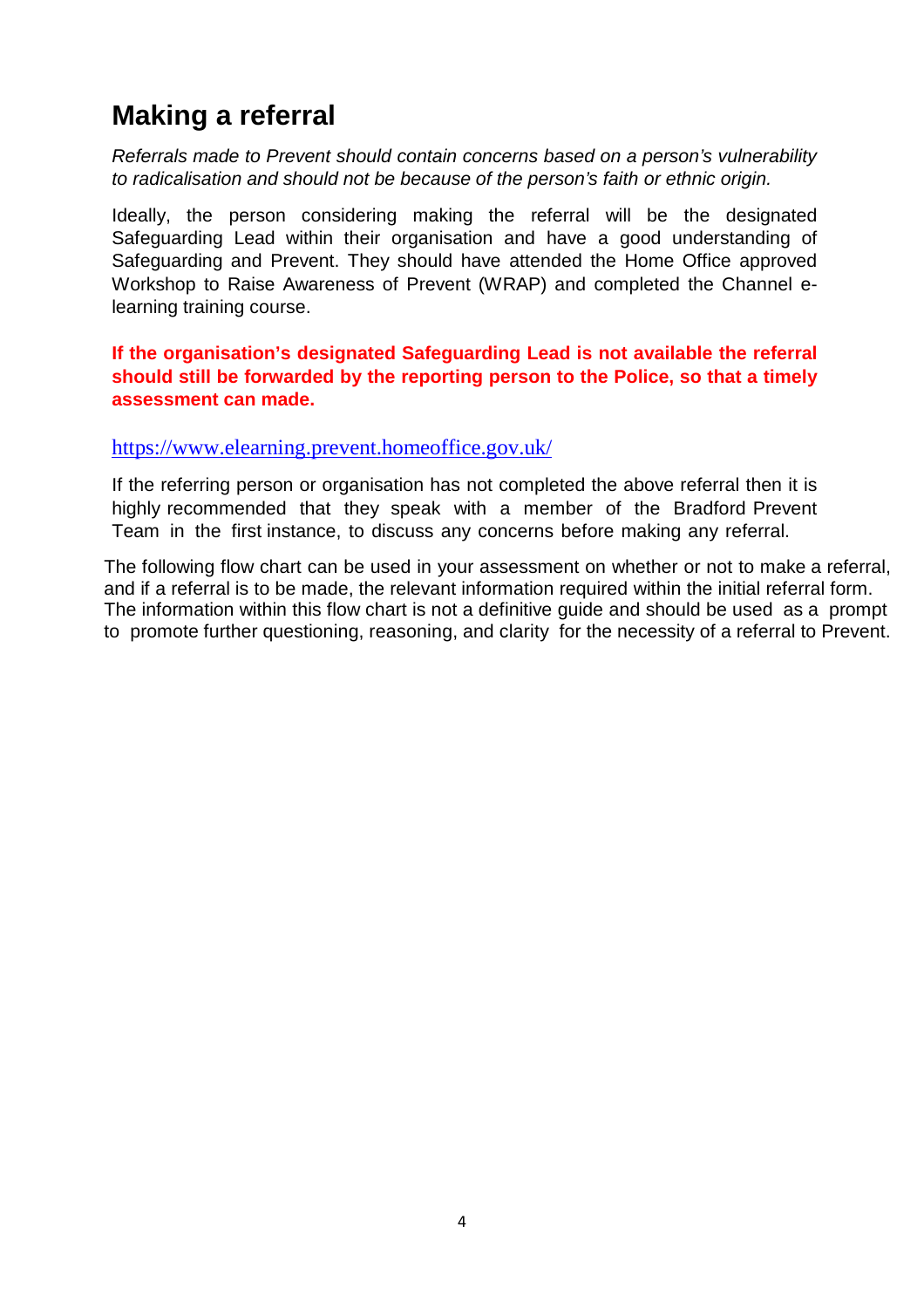# **NOTICE**

- What have you noticed? Who was involved?
- Does the incident relate to recent local, national or international events? Does the incident relate to local or national news stories? Has the individual been involved in similar incidents?
- Why do you feel the individual is vulnerable to radicalisation? What makes the individual at risk? Was it a one off comment or statement and out of context for the individual?
- Are there any other apparent vulnerabilities or concerns that make the individual at risk of radicalisation?
- Can the concern be dealt with in house or does it need wider checking?



- Have you checked your concern with your Safeguarding Lead? If you are the Safeguarding Lead have you checked with other members of your Senior Leadership Team/ management? Do they share your Prevent related concerns?
- From your checks has any other information come to light?
- Has the individual of concern been spoken to for clarity? If not, what are the reasons for this (inappropriate, safeguarding risk). Do they offer a reasonable explanation and or account?
- If under 18, have their parents been spoken to for clarity? Have they noticed a change in behaviour? Do they offer a reasonable explanation and or account?
- Are any other agencies currently or historically working with the individual or family? Have they been consulted?
- Is the concern Prevent related? Or is it more suitable under general safeguarding? (Please refer back to the Terminology section) Have there been any historical concerns, i.e. concerns at previous school?
- Could the concern be addressed in house? Is there a genuine radicalisation risk? Do you and or the individual need additional support?
- Do you need to clarify or discuss with a member of the Prevent team?



- Having raised the initial concern and carrying out the appropriate checks do you feel a referral is necessary?
- If so, all referrals should be made using the Bradford Prevent Referral Form (Appendix 1)
- On the referral form have you included all the relevant contact details and basic information for the individual of concern, including parent/ guardians details and any siblings if appropriate?
- Have you differentiated between the date of referral and date of incident or incidents? If there is a gap, have you provided an explanation, for example; waiting for a meeting with parents to discuss concerns before making referral?
- Have you provided as much detail as possible in the nature of concern box? Have you provided a rounded picture of the individual? Have you detailed your actions as the referrer? Who have you consulted? What intervention, if any, have you put in place?
- Have you made any other Safeguarding referrals regarding the subject, or discussed the case with other agencies? Have you discussed with the Prevent team and been advised to make this referral?
- We encourage all referrers to discuss their concerns with the individual and parents (if applicable) and make them aware of the referral to Prevent (with reasons) unless sharing this information places the individual or another person at serious risk of harm.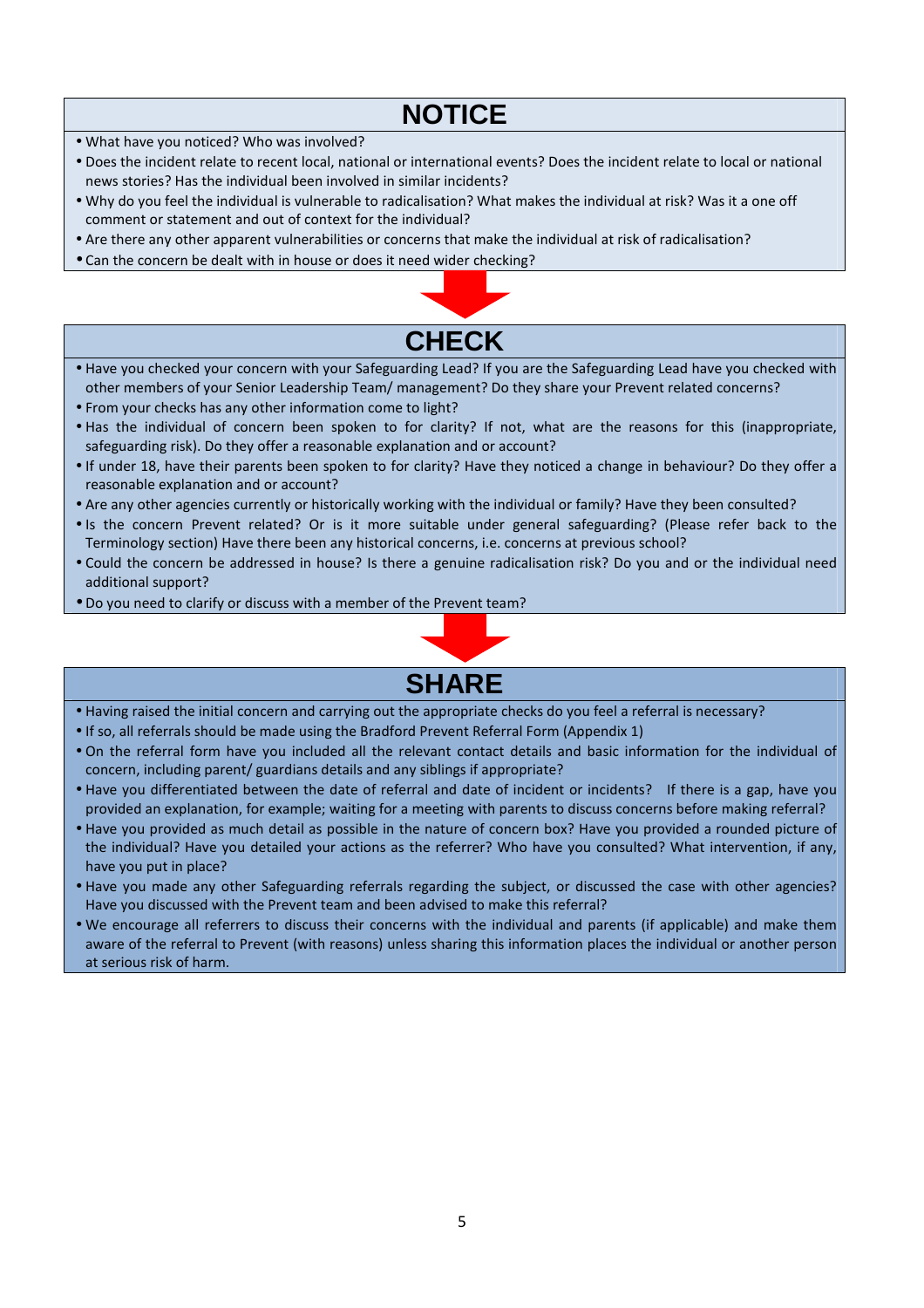## **Where to send referrals**

Completed referral forms (Appendix 1) should be sent, **as soon as possible** to the Police at the below email address:

nectu.fimu@westyorkshire.pnn.police.uk

If you need to speak to someone about your referral please contact 01274 376215.

## **What happens next?**

Following a referral, the information received will be assessed by the Police. Following this assessment a decision will be made regarding the suitability of the case for discussion at the Bradford Channel Panel. If the case is not suitable for Channel the Police will notify the referrer regarding the outcome of the assessment and if necessary make a referral to other agencies for support. Following assessment, if the case is deemed suitable for Channel support then the referrer may be invited to the next Bradford Channel Panel meeting.

The referrer should continue to monitor the case and keep Prevent updated with any additional information which could lead to an increase in vulnerabilities to radicalisation.

## **Prevent Contacts**

For further advice regarding a concern you have please contact a member of the Bradford Police Prevent Team on 01274 376088.

If no one is available you can contact the Bradford Council Prevent team at the following email: Prevent@bradford.gov.uk

**If your enquiry is urgent and an emergency please contact the Police on 999. Please do not delay the submission of a referral to the CTU if you are unable to speak to a member of the Bradford Prevent Team**